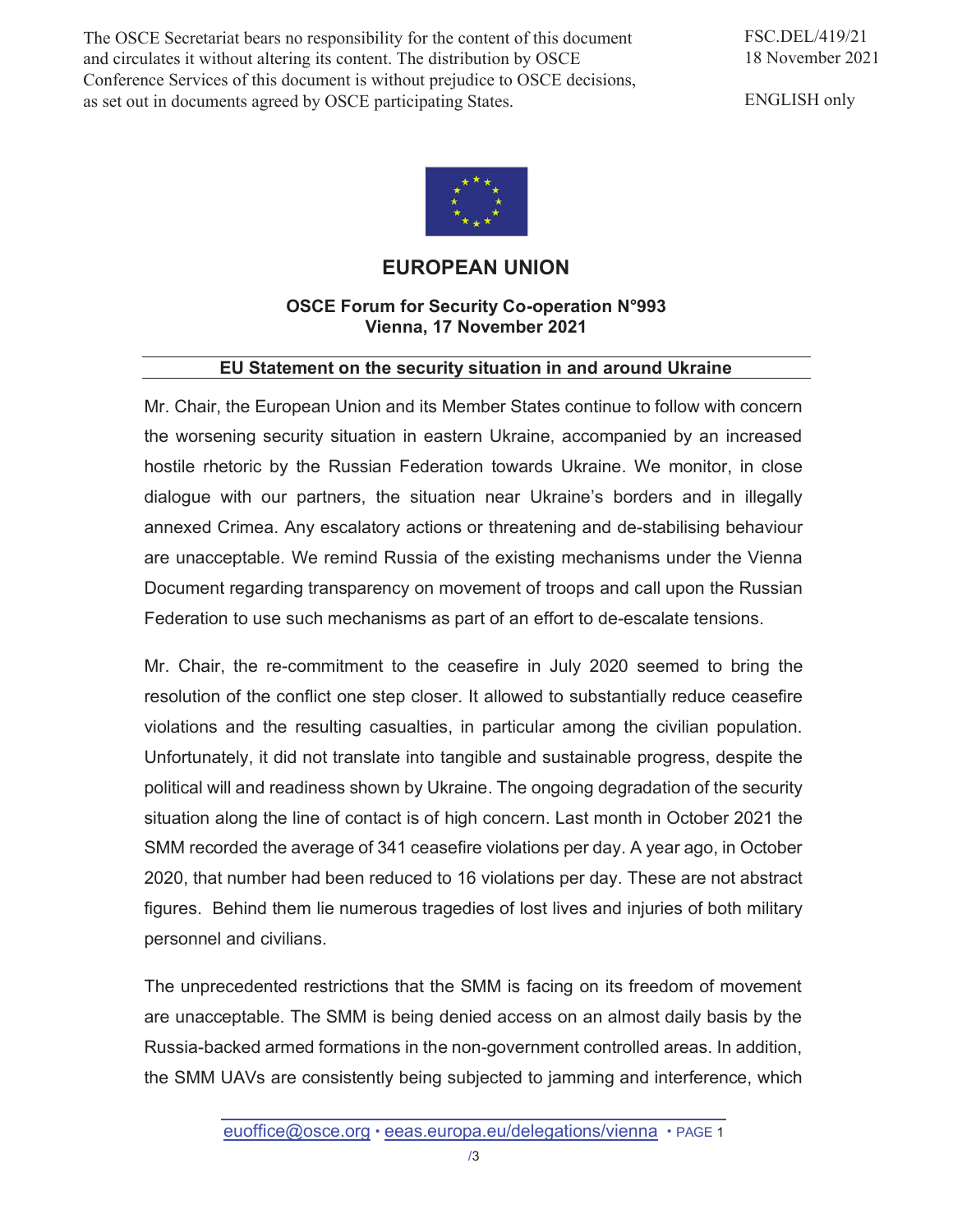has led to a partial incapacity of SMMs long range UAVs, one of its essential assets. We reiterate that those responsible for any wilful damage, destruction or loss of SMM UAVs and other assets should be held accountable, both politically and financially. We urge the Russian Federation to ensure that all restrictions on the SMM's freedom of movement are removed and that the SMM and its assets can have safe and secure access to the entire territory of Ukraine, including Crimea.

Transparency, including in the areas near the Ukrainian-Russian State border currently not under control by the Ukrainian government, is of key importance. In this context, we welcome and fully support the updated Concept Note of the SMM on enhancing the monitoring of the non-government controlled areas near the border. We hope that other pS will also support the proposed measures and contribute to their implementation.

We reiterate our strong support for the Minsk agreements and the efforts of both the Normandy Format and the Trilateral Contact Group to find a peaceful resolution of the conflict, in full respect of Ukraine's sovereignty and territorial integrity. We call on Russia, as a party to the conflict, to move to a constructive approach in these negotiations and in the implementation of all the respective provisions it committed to.

In conclusion, we remain firm in our call on all sides to swiftly and fully implement the Minsk agreements and honour their commitments in full in order to achieve a sustainable political solution to the conflict in line with OSCE principles and commitments. Respect for these principles and commitments must be restored. We underline Russia's responsibility in this regard and once again call on Russia to use its considerable influence over the armed formations it backs to meet these commitments in full. We reiterate our deep concern about the presence of military equipment and personnel from Russia in the conflict zone. We call on Russia to immediately stop providing financial and military support to the armed formations. The ceasefire must be respected. All Minsk-regulated weapons must be withdrawn. All foreign armed formations, military equipment and mercenaries must be removed from Ukraine. Reestablishing full Ukrainian control over its state border is essential.